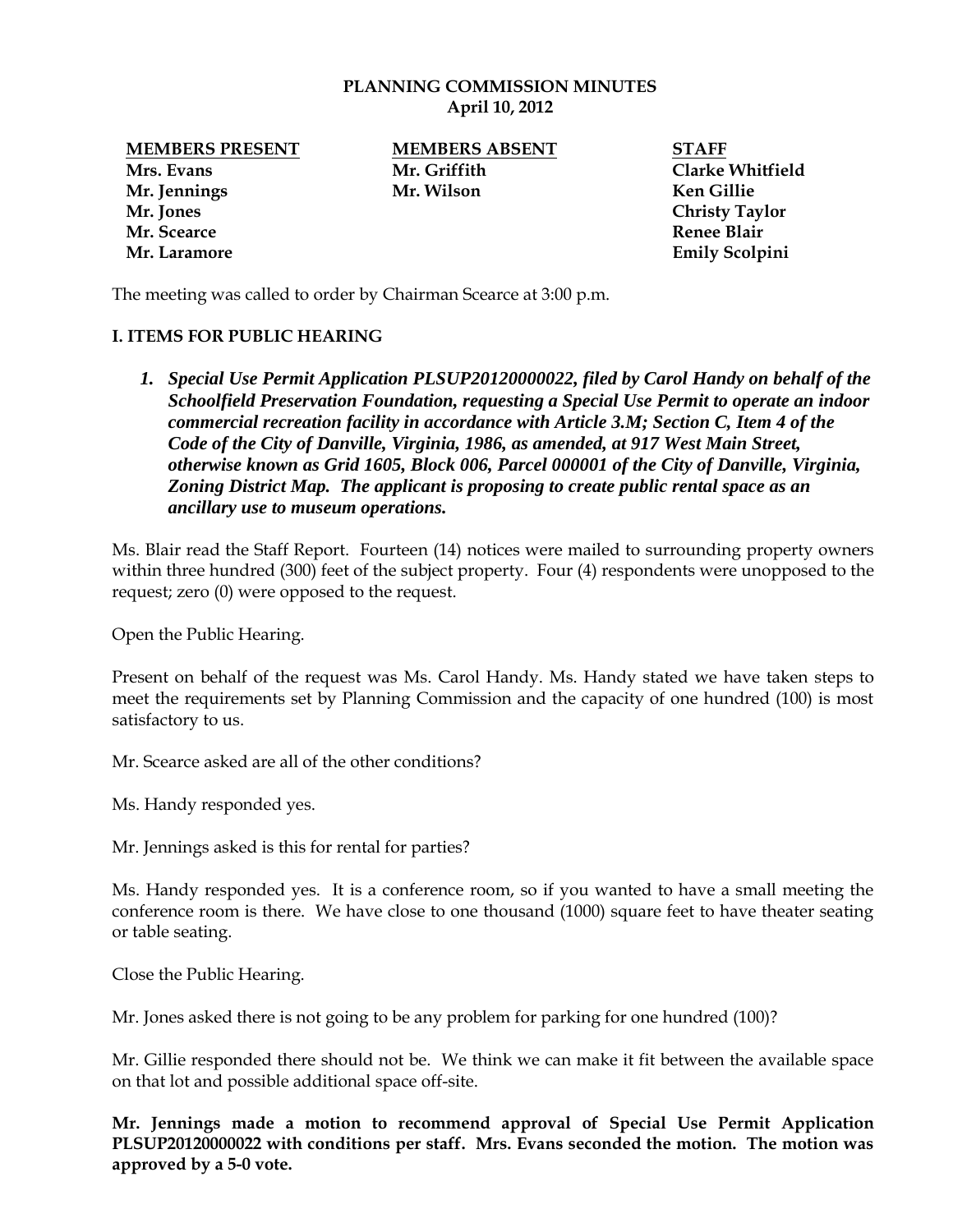Mr. Scearce stated the next three (3) items on the agenda today, I have a conflict of interest in and will have to abstain from voting, so I am going to step down and ask our Secretary to come and run the rest of the meeting.

Mrs. Evans now presided over the meeting.

# *2. Special Use Permit Application PLSUP20120000106, filed by Barry Adams, requesting a Special Use Permit to operate a congregate care facility in accordance with Article 3I, Section C, Item 5 of the Code of the City of Danville, Virginia, 1986, as amended, at 1114 Main Street, otherwise known as Grid 1720, Block 011, Parcel 000012 of the City of Danville, Virginia, Zoning District Map. The applicant is proposing to operate a congregate care facility for up to eight (8) residents.*

Miss Scolpini read the Staff Report. Sixteen (16) notices were mailed to surrounding property owners within three hundred (300) feet of the subject property. Four (4) respondents were unopposed to the request; two (2) were opposed to the request.

Open the Public Hearing.

Present on behalf of the request was Mr. Barry Adams. Mr. Adams stated we will conduct a facility that will house at least eight (8) residents and we plan to serve and provide services for these residents.

Mr. Jones asked are you going to be able to supply parking for the eight (8) people and the staff?

Mr. Adams stated we plan to meet all City Codes.

Mr. Laramore asked do you operate other facilities like this?

Mr. Adams responded I am presently operating a facility like this on Northmont Boulevard.

Mr. Jones stated there was a comment turned in about after hour activities. Are there any?

Mr. Adams responded there is none.

Mr. Jennings asked how many staff members do you have?

Mr. Adams responded there will be two (2) during the day,  $1<sup>st</sup>$  shift,  $2<sup>nd</sup>$  shift, and of course one (1) during the night shift, so a total of three (3).

Mr. Jennings asked will they be trained to handle people?

Mr. Adams responded absolutely.

Mr. Laramore asked is this as a residence, are there programs for these people or this simply more of housing?

Mr. Adams responded there are programs that they will attend throughout the day.

Close the Public Hearing.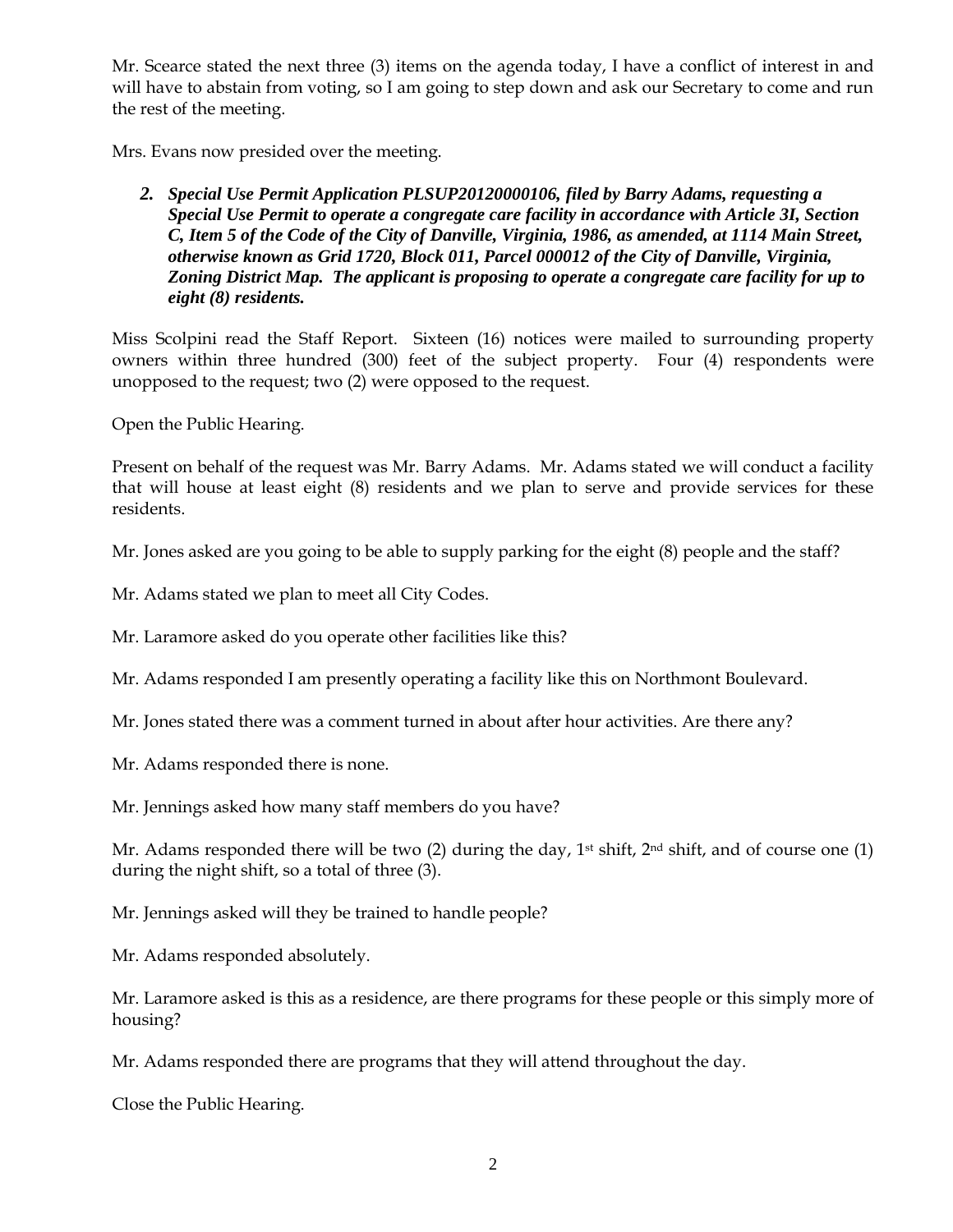Mr. Gillie stated we have one (1) correction. For the ad, it said Section B Item 4. It is supposed to say C5, not B4. It is a typo on our part. It is still a congregate care facility in the same district. We just wanted to make sure that everyone knew it was C5 as opposed to Section B4.

**Mr. Jones made a motion to recommend approval of Special Use Permit Application PLSUP20120000106 with conditions per staff. Mr. Jennings seconded the motion. The motion was approved by a 4-0-1 vote (Mr. Scearce abstained).** 

*3. Code Amendment Application PLCA20120000107, filed by Raymond Eley, Jr., requesting a Code Amendment to Article 3K, Section C of the Code of the City of Danville, Virginia, 1986, as amended to allow for additional uses by Special Use Permit in the CB-C Central Business District. The applicant is requesting to allow for establishments for production, processing, fabrication, assembly, manufacturing, compounding, cleaning, servicing, storage, testing, repair and distribution of materials, goods or products which conform to federal, state and local environmental performance standards with screened outdoor storage permitted, limited to 50% of the area of building coverage (excepting those uses which are specifically prohibited by this article or which require a special use permit) within the CB-C district by Special Use Permit.*

Ms. Blair read the Staff Report.

Open the Public Hearing.

Present on behalf of the request was Mr. Joshua Ladd. Mr. Ladd stated I am representing Mr. Eley in this matter. If you have any questions I would be happy to address them.

Mr. Jennings stated in plain words, you will do all of these things here, there are no hazardous materials that you are dealing with.

Mr. Ladd stated no, there are no hazardous materials. These are non-hazmats.

Close the Public Hearing.

**Mr. Laramore made a motion to recommend approval of Code Amendment Application PLCA20120000107 as submitted. Mr. Jennings seconded the motion. The motion was approved by a 4-0-1 vote (Mr. Scearce abstained).**

*4. Special Use Permit Application PLSUP20120000108, filed by Raymond Eley, Jr., requesting a Special Use Permit to operate a processing facility in accordance with Article 3K, Section C, Item 26 of the Code of the City of Danville, Virginia, 1986, as amended, at 218 Boatwright Avenue, otherwise known as Grid 2713, Block 027, Parcel 000020 of the City of Danville, Virginia, Zoning District Map. The applicant is proposing to operate a processing facility at this location.* 

Ms. Blair read the Staff Report. Thirty (30) notices were mailed to surrounding property owners within three hundred (300) feet of the subject property. Two (2) respondents were unopposed to the request; zero (0) were opposed to the request.

Open the Public Hearing.

Present on behalf of the request was Mr. Joshua Ladd. Mr. Ladd stated we have no problems with the conditions that were placed on the motion.